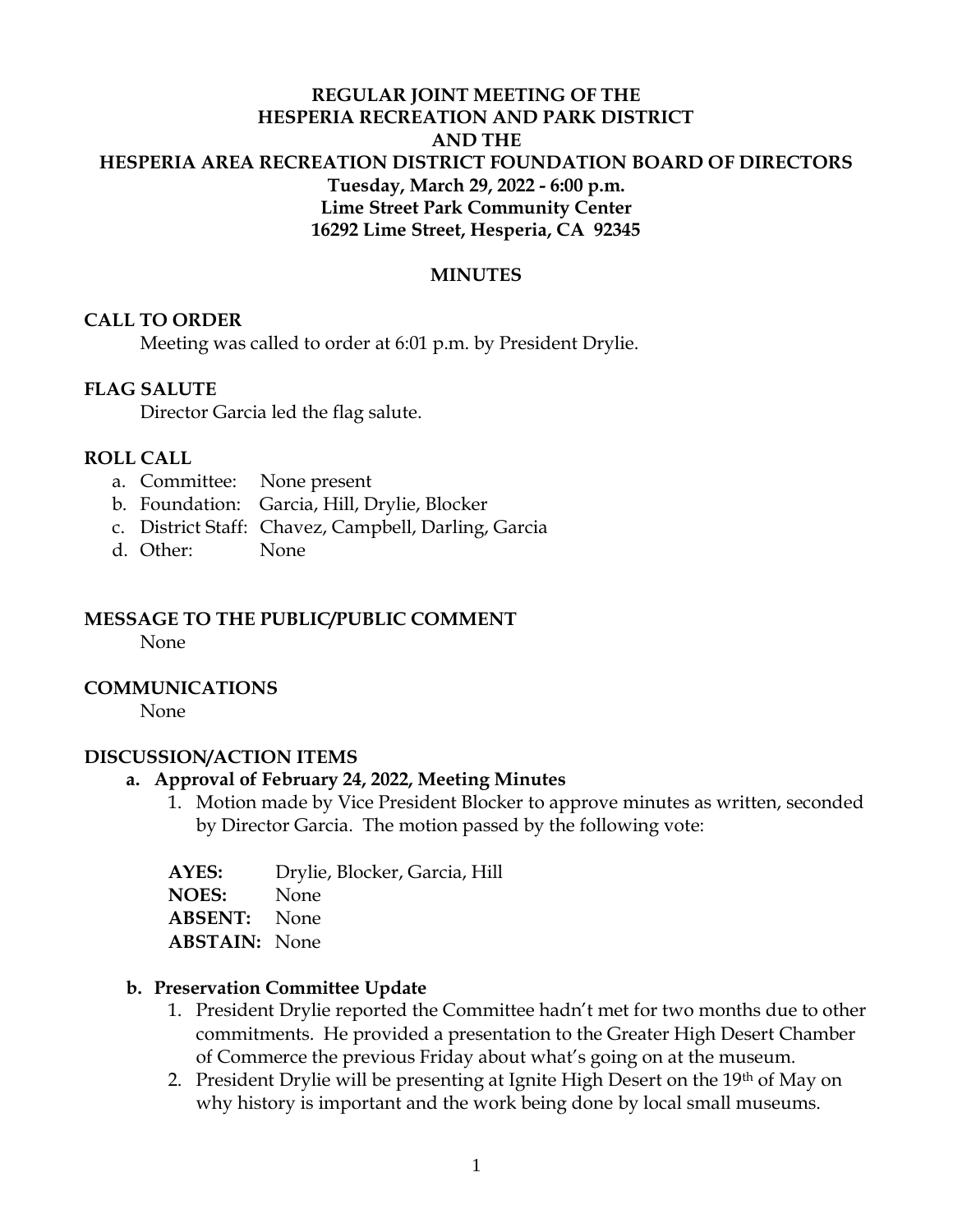- 3. He remains hopeful to receive the grant that was applied for and is looking forward to updates on the museum and its programs.
- 4. Other fundraising ideas are in the works, including engravings for Christmas ornaments and more.
- 5. National Trails sign is to be installed south of the flag pole. It will have a  $24''$  x 24" slab around it.
- 6. Between the Chamber and Victor Valley marketing group, he sees around 60 people per week. Eleven people found the recent geocache in the last month, and he's hoping to put geocaches at each monument.
- 7. The Hesperia Historical Preservation Group is going strong with around 713 followers.
- 8. Upcoming meetings with school groups are scheduled.

## **c. Ad-Hoc Fundraiser Committee Update**

1. Vice President Blocker updated the Board on the progress of the rodeo. The angle of the promoter funding the event isn't going to work, and other avenues need to be explored. He's hoping for funding in the upcoming Fiscal Year Budget.

## **d. Rick Novack High School Scholarship Updates**

1. Interviews are the following day and are a public meeting. The Board is asked to arrive a little early. There were more applications this year, around 75.

## **e. 2022 HRPD Special Events**

- 1. Mr. Chavez illustrated the upcoming special events, including: Easter Egg Hunt, Movies in the Park, Hesperia Days, and the Christmas Tree Lighting Ceremony.
- 2. Vice President Blocker inquired about the success of the Pirate Faire. It was windy again this year, so the turnout wasn't as desired, but still a great event.

## **f. Foundation Budget Timeline**

- 1. Mr. Chavez advised the Board we are about two weeks late into the process with the staff turnover in the Finance department but are getting caught up. A special HARD Foundation meeting will be necessary on May 3rd.
- 2. President Drylie inquired about taking payments/donations through the website. That is still in process with Tyler Technologies.

# **g. HARD Foundation Bylaw Modification Update**

1. Mr. Chavez explained the recent actions of the District Board, which changed the title of the Foundation Board Members from "Director" to "Member" and "President" and "Vice President" to "Chair" and "Vice Chair." The District Board also implemented a new appointment process, being appointed by a District Director and following their term in office.

# **DISTRICT FOUNDATION COMMITTEE**

a. District Board Report